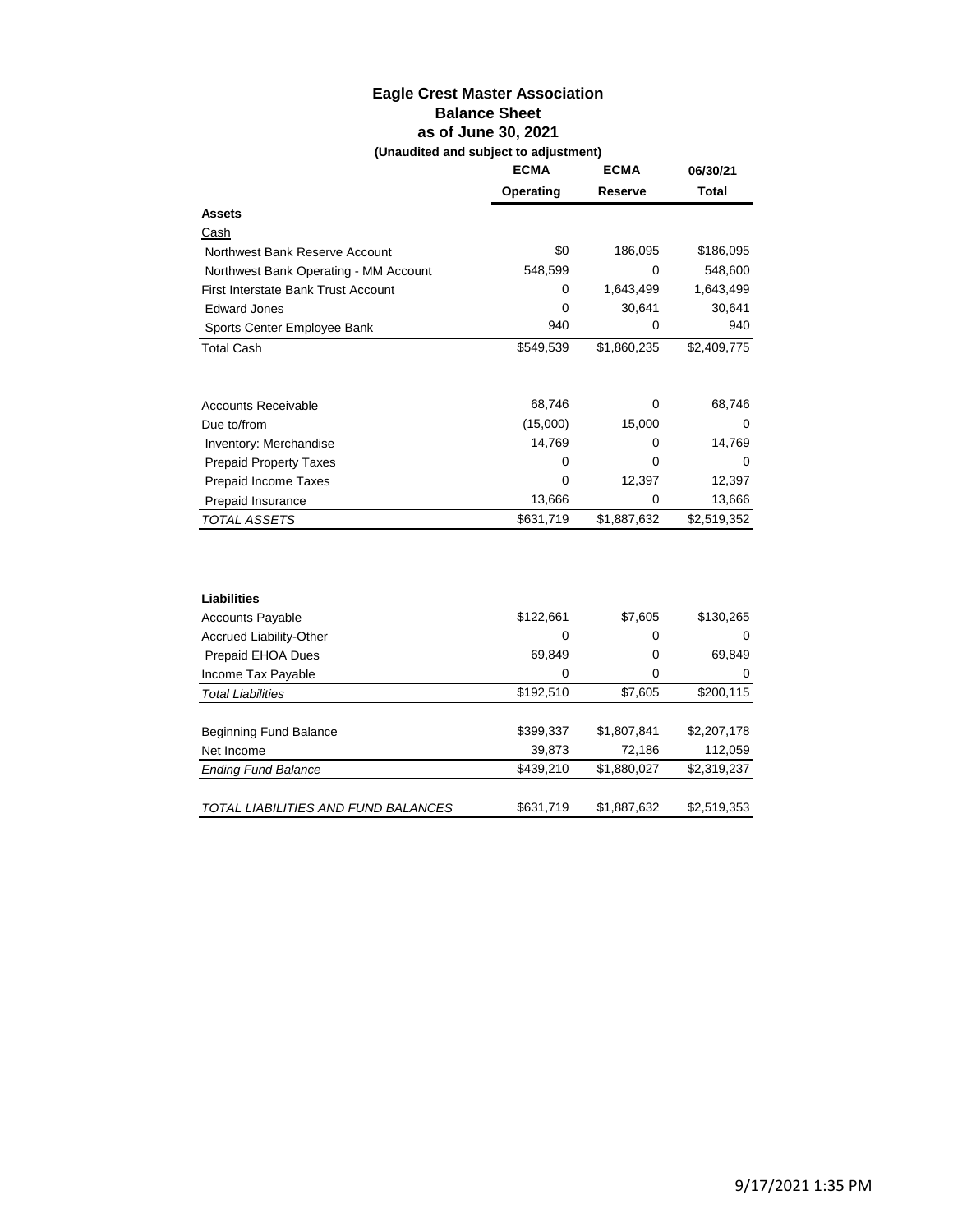# **Eagle Crest Master Association Budget Comparison Report - ECMA Facilities for the period ending June 30, 2021**

 **(Unaudited and subject to adjustment)** 

|                                            |               | 04/01/2021-06/30/21   |              |                   | Year to Date 01/01/2021-06/30/2021 |                         |                                   |
|--------------------------------------------|---------------|-----------------------|--------------|-------------------|------------------------------------|-------------------------|-----------------------------------|
|                                            | <b>Actual</b> | <b>Budget</b>         | Variance     | <b>YTD Actual</b> | $%$ of<br><b>Budget</b>            | Annual<br><b>Budget</b> | <b>Actual to</b><br><b>Budget</b> |
| Income                                     |               |                       |              |                   |                                    |                         |                                   |
| <b>Commercial Rent</b>                     |               |                       |              |                   |                                    |                         |                                   |
| 36215 - Commercial Rent - Golf             | \$35,646      | \$35,646              | \$0          | \$35,646          | 100%                               | \$35,646                | \$0                               |
| <b>Total Commercial Rent</b>               | 35,646        | 35,646                | 0            | 35,646            | 100%                               | 35,646                  | 0                                 |
| Dues                                       |               |                       |              |                   |                                    |                         |                                   |
| 39520 - Dues - VROA                        | 28,272        | 28,272                | 0            | 56,544            | 50%                                | 113,088                 | (56, 544)                         |
| 39530 - Dues - Fairway Vista               | 7,296         | 7,296                 | 0            | 14,592            | 50%                                | 29,184                  | (14, 592)                         |
| 39540 - Dues - RiverView Vista             | 10,716        | 10,716                | 0            | 21,432            | 50%                                | 42,864                  | (21, 432)                         |
| 39550 - Dues - EHOA                        | 41,496        | 41,496                | 0            | 82,992            | 50%                                | 165,984                 | (82, 992)                         |
| 39560 - Dues - River Run Properties LLC    | 912           | 912                   | 0            | 1,824             | 50%                                | 3,648                   | (1,824)                           |
| 39570 - Dues - Worldmark                   | 18,696        | 18,696                | 0            | 37,392            | 50%                                | 74,784                  | (37, 392)                         |
| 39580 - Dues - Conference Center           | 912           | 912                   | 0            | 1,824             | 50%                                | 3,648                   | (1,824)                           |
| 39590 - Dues - Eagle Crest Hotel           | 7,296         | 7,296                 | 0            | 14,592            | 50%                                | 29,184                  | (14, 592)                         |
| <b>Total Dues</b>                          | 115,596       | 115,596               | 0            | 231,192           | 50%                                | 462,384                 | (231, 192)                        |
| Other Income                               |               |                       |              |                   |                                    |                         |                                   |
| 35120 - Misc Income                        | 0             | 0                     | 0            | 20                | 0%                                 | 0                       | 20                                |
| 36070 - Sub Association Billing Fee Rev    | 1,730         | 1,870                 | (140)        | 3,490             | 47%                                | 7,480                   | (3,990)                           |
| 39180 - Bank Interest Income               | $\mathbf 0$   | 0                     | 0            | $\mathbf 0$       | 0%                                 | $\mathbf 0$             | 0                                 |
| <b>Total Other Income</b>                  | 1,730         | 1,870                 | (140)        | 3,510             | 47%                                | 7,480                   | (3,970)                           |
| <b>Total Income</b>                        | \$            | 152,972 \$ 153,112 \$ | (140)        | 270,348<br>\$     | 53%                                | \$<br>505,510           | \$<br>(235, 162)                  |
| <b>Expense</b>                             |               |                       |              |                   |                                    |                         |                                   |
| <b>Contracted Services</b>                 |               |                       |              |                   |                                    |                         |                                   |
| 60236 - Management Fees                    | 5,999         | \$6,000               | (\$0)        | \$11,999          | 50%                                | \$23,998                | (\$11,999)                        |
| 60304 - Safety Services Fee                | 12,034        | 12,034                | 0            | 24,068            | 50%                                | 48,136                  | (24,068)                          |
| 60305 - Pools and Spa Services             | 4,025         | 4,024                 | 0            | 8,049             | 50%                                | 16,097                  | (8,048)                           |
| 60306 - Accounting Fee                     | 4,122         | 4,122                 | (0)          | 8,244             | 50%                                | 16,489                  | (8, 245)                          |
| 60307 - Resort Manager Fee                 | 8,283         | 8,283                 | 0            | 16,566            | 50%                                | 33,132                  | (16, 566)                         |
| 60344 - Landscaping                        | 36,039        | 36,039                | 0            | 72,077            | 50%                                | 144,154                 | (72, 077)                         |
| <b>Total Contracted Services</b>           | 70,502        | 70,502                | $\mathbf{1}$ | 141,004           | 50%                                | 282,006                 | (141,002)                         |
| Dues Expense                               |               |                       |              |                   |                                    |                         |                                   |
| 60308 - Reserve Contribution Master        | 16,550        | 16,550                | 0            | 33,100            | 50%                                | 66,200                  | (33, 100)                         |
| 60308 - Reserve Cont - Golf Course Rsv     | 48,373        | 48,373                | 0            | 48,373            | 100%                               | 48,373                  | 0                                 |
| <b>Total Dues Expense</b>                  | 64,923        | 64,923                | 0            | 81,473            | 71%                                | 114,573                 | (33, 100)                         |
| Grounds Maintenance                        |               |                       |              |                   |                                    |                         |                                   |
| 60343 - Front Pasture Mtc                  | 9,627         | 9,499                 | 128          | 9,627             | 101%                               | 9,499                   | 128                               |
| 60361 - Snow Removal                       | 0             | 1,875                 | (1, 875)     | 1,329             | 18%                                | 7,500                   | (6, 171)                          |
| 60382 - Ladder Fuel Reduction              | 0             | 1,250                 | (1,250)      | 0                 | 0%                                 | 5,000                   | (5,000)                           |
| <b>Total Grounds Maintenance</b>           | 9,627         | 12,624                | (2,997)      | 10,956            | 50%                                | 21,999                  | (11, 043)                         |
| <b>Operating Supplies</b>                  |               |                       |              |                   |                                    |                         |                                   |
| 60190 - Postage, Delivery, & Communication | 0             | 638                   | (638)        | 2,452             | 96%                                | 2,550                   | (98)                              |
| 60191 - Voting & Ballot Services           | 0             | 550                   | (550)        | 0                 | 0%                                 | 2,200                   | (2,200)                           |
| <b>Total Operating Supplies</b>            | 0             | 1,188                 | (1, 188)     | 2,452             | 52%                                | 4,750                   | (2, 298)                          |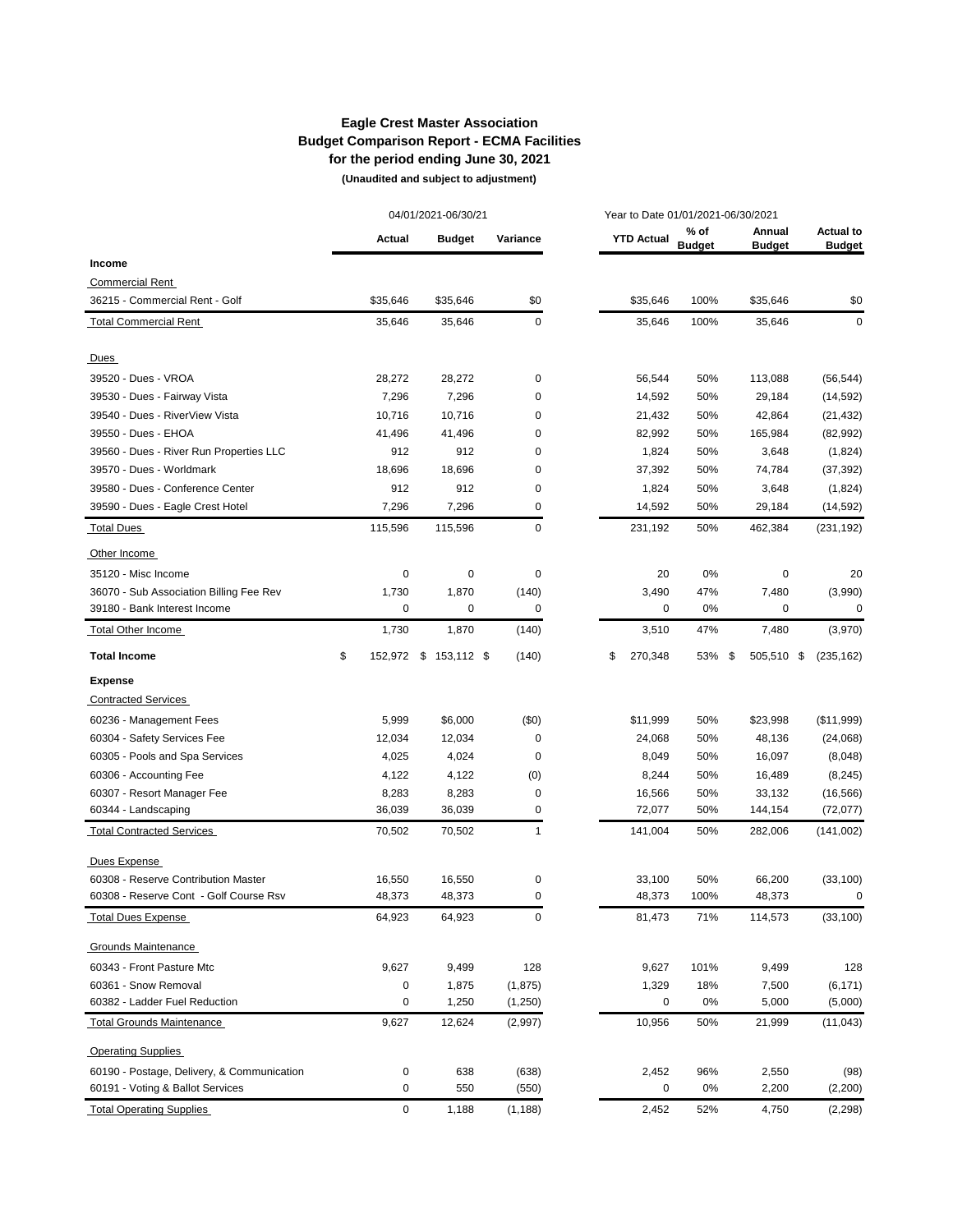# **Eagle Crest Master Association Budget Comparison Report - ECMA Facilities for the period ending June 30, 2021**

 **(Unaudited and subject to adjustment)** 

|                                        |                    | 04/01/2021-06/30/21 |               |          |   |                   |                         | Year to Date 01/01/2021-06/30/2021 |                         |    |                                   |
|----------------------------------------|--------------------|---------------------|---------------|----------|---|-------------------|-------------------------|------------------------------------|-------------------------|----|-----------------------------------|
|                                        | <b>Actual</b>      |                     | <b>Budget</b> | Variance |   | <b>YTD Actual</b> | $%$ of<br><b>Budget</b> |                                    | Annual<br><b>Budget</b> |    | <b>Actual to</b><br><b>Budget</b> |
| Other Expense                          |                    |                     |               |          |   |                   |                         |                                    |                         |    |                                   |
| 60163 - Director Travel                | 1,065              |                     | 413           | 653      |   | 1,432             | 87%                     |                                    | 1,650                   |    | (218)                             |
| <b>Total Other Expense</b>             | 1,065              |                     | 413           | 653      |   | 1,432             | 87%                     |                                    | 1,650                   |    | (218)                             |
| <b>Professional Fees</b>               |                    |                     |               |          |   |                   |                         |                                    |                         |    |                                   |
| 60147 - Audit & Tax Services           | $\mathbf 0$        |                     | $\pmb{0}$     | 0        |   | 0                 | 0%                      |                                    | 7,300                   |    | (7,300)                           |
| 60142 - Sub Association Billing Fee    | 1,730              |                     | 1,870         | (140)    |   | 3,490             | 47%                     |                                    | 7,480                   |    | (3,990)                           |
| 60252 - Legal / Prof. Services         | $\mathbf 0$        |                     | 750           | (750)    |   | 1,324             | 44%                     |                                    | 3,000                   |    | (1,676)                           |
| 60302 - Consultant Fees                | 1,784              |                     | 3,250         | (1,466)  |   | 7,932             | 61%                     |                                    | 13,000                  |    | (5,068)                           |
| <b>Total Professional Fees</b>         | 3,514              |                     | 5,870         | (2,356)  |   | 12,746            | 41%                     |                                    | 30,780                  |    | (18,034)                          |
| Repair & Maintenance                   |                    |                     |               |          |   |                   |                         |                                    |                         |    |                                   |
| 60336 - Repair & Mtc                   | 2,854              |                     | 3,500         | (646)    |   | 3,788             | 27%                     |                                    | 14,000                  |    | (10, 212)                         |
| 60353 - Red Tail Hawk Pool R&M         | 1,215              |                     | 2,750         | (1, 535) |   | 2,215             | 20%                     |                                    | 11,000                  |    | (8,785)                           |
| Total Repair & Maintenance             | 4,069              |                     | 6,250         | (2, 181) |   | 6,003             | 24%                     |                                    | 25,000                  |    | (18, 997)                         |
| Sport Center                           |                    |                     |               |          |   |                   |                         |                                    |                         |    |                                   |
| 60237 - Rent                           | $\mathbf 0$        |                     | $\pmb{0}$     |          | 0 | 600               | 100%                    |                                    | 600                     |    | 0                                 |
| <b>Total Sport Center</b>              | $\mathbf 0$        |                     | $\mathbf 0$   |          | 0 | 600               | 100%                    |                                    | 600                     |    | 0                                 |
| Taxes and Insurance                    |                    |                     |               |          |   |                   |                         |                                    |                         |    |                                   |
| 80250 - Real Estate Taxes              | 927                |                     | 911           | 16       |   | 1,853             | 51%                     |                                    | 3,643                   |    | (1,790)                           |
| 80355 - Insurance Deductible           | $\mathbf 0$        |                     |               | 0        |   |                   | 0%                      |                                    | 0                       |    | $\mathbf 0$                       |
| 80350 - Liability & Property Insurance | 4,026              |                     | 4,077         | (50)     |   | 7,526             | 46%                     |                                    | 16,306                  |    | (8,780)                           |
| <b>Total Taxes and Insurance</b>       | 4,953              |                     | 4,987         | (34)     |   | 9,380             | 47%                     |                                    | 19,949                  |    | (10, 569)                         |
| <b>Utilities</b>                       |                    |                     |               |          |   |                   |                         |                                    |                         |    |                                   |
| 60360 - Waste Removal                  | 1,491              |                     | 1,325         | 166      |   | 2,385             | 45%                     |                                    | 5,300                   |    | (2,915)                           |
| 60501 - Electricity                    | 561                |                     | 625           | (64)     |   | 1,203             | 48%                     |                                    | 2,500                   |    | (1,297)                           |
| <b>Total Utilities</b>                 | 2,052              |                     | 1,950         | 102      |   | 3,588             | 46%                     |                                    | 7,800                   |    | (4,212)                           |
| <b>Total Expense</b>                   | \$<br>160,706      |                     | $$168,706$ \$ | (7,999)  |   | \$<br>269,634     | 53%                     | - \$                               | 509,107                 | \$ | (239, 473)                        |
| Operating Net Income                   | \$<br>$(7,734)$ \$ |                     | $(15,594)$ \$ | 7,859    |   | \$<br>714         | $-20\%$ \$              |                                    | $(3,597)$ \$            |    | 4,311                             |
| Beginning Fund Balance -01/01/2021     |                    |                     |               |          |   | \$<br>56,813      |                         | \$                                 | 56,606                  |    |                                   |
| Ending Fund Balance -06/30/2021        |                    |                     |               |          |   | \$<br>57,527      |                         | \$                                 | 53,009                  |    |                                   |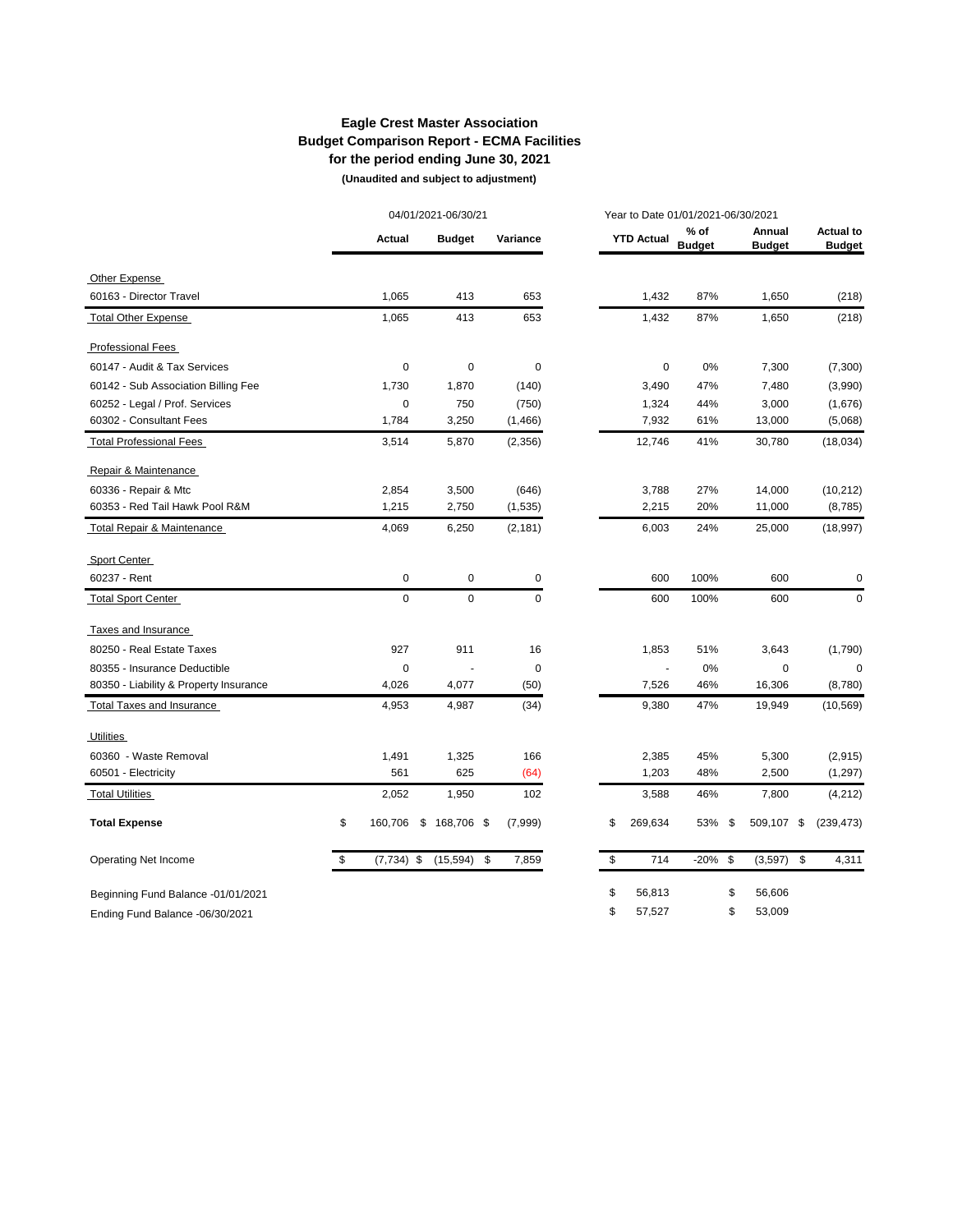#### **Eagle Crest Master Association Budget Comparison Report - ECMA Sports Center for the period ending June 30, 2021**

**(Unaudited and subject to adjustment)**

|                                                 |               |     | 04/01/2021-06/30/21 |           |   |                | Year to Date 01/01/2021-06/30/2021 |                      |                                               |
|-------------------------------------------------|---------------|-----|---------------------|-----------|---|----------------|------------------------------------|----------------------|-----------------------------------------------|
|                                                 | Actual        |     | <b>Budget</b>       | Variance  |   | Actual         | % of<br><b>Budget</b>              | <b>Annual Budget</b> | Variance<br><b>Actual to</b><br><b>Budget</b> |
| Income                                          |               |     |                     |           |   |                |                                    |                      |                                               |
| <b>Commercial Rent</b>                          |               |     |                     |           |   |                |                                    |                      |                                               |
| 36214 - Commercial Rent - F&B                   |               | \$0 | \$3                 | (\$3)     |   | 0              | 0%                                 | 10                   | (\$10)                                        |
| <b>Total Commercial Rent</b>                    |               |     | 3                   | (3)       |   |                | 0%                                 | 10                   | (10)                                          |
| Other Income                                    |               |     |                     |           |   |                |                                    |                      |                                               |
| 35230 - Merchant Sales                          | 24,614        |     | 31,250              | (6,636)   |   | 31,581         | 25%                                | 125,000              | (93, 419)                                     |
| 36430 - Bike rentals                            | 22,779        |     | 19,913              | 2,867     |   | 27,629         | 35%                                | 79,650               | (52,021)                                      |
| 36420 - Paddle Board Revenue                    |               |     | 83                  | (83)      |   |                | 0%                                 | 330                  | (330)                                         |
| 36050 - Tennis Lesson Revenue                   |               |     | 2,500               | (2,500)   |   |                | 0%                                 | 10,000               | (10,000)                                      |
| 36070 - Tennis Court Fee Revenue                |               |     | 625                 | (625)     |   |                | 0%                                 | 2,500                | (2,500)                                       |
| 36050 - Tennis Lesson Guest Fees                |               |     | 175                 | (175)     |   | $\overline{a}$ | 0%                                 | 700                  | (700)                                         |
| 39020 - Guest Fees                              | 11,660        |     | 4,200               | 7,460     |   | 14,549         | 87%                                | 16,800               | (2, 251)                                      |
| 35120 - Misc Income - Soccer Field Rent         |               |     |                     |           |   |                | 0%                                 |                      |                                               |
| Total Other Income                              | 59,053        |     | 58,745              | 308       |   | 73,759         | 31%                                | 234,980              | (161, 221)                                    |
| Sport Center                                    |               |     |                     |           |   |                |                                    |                      |                                               |
| 39520 - Sport Center- VROA                      | 50,950        |     | 50,950              | (0)       |   | 101,900        | 50%                                | 203,801              | (101, 901)                                    |
| 39610 - Sport Center - Fairway Vista            | 2,657         |     | 2,657               |           | 1 | 5,314          | 50%                                | 10,626               | (5,312)                                       |
| 39620 - Sport Center - FVE Fractional           | 617           |     | 617                 |           |   | 1,234          | 50%                                | 2,468                | (1, 234)                                      |
| 39630 - Sport Center - RVVE Fractional          | 4,424         |     | 4,424               |           | 1 | 8,848          | 50%                                | 17,694               | (8, 846)                                      |
| 39640 - Sport Center - RiverView Vista          | 1,476         |     | 1,476               |           | 0 | 2,952          | 50%                                | 5,903                | (2,951)                                       |
| 39650 - Sport Center - RECOA                    | 64,847        |     | 64,847              | (0)       |   | 129,694        | 50%                                | 259,389              | (129, 695)                                    |
| 39660 - Sport Center - Eagle Creek Frac         | 186           |     | 186                 |           |   | 372            | 50%                                | 743                  | (371)                                         |
| 39670 - Sport Center - Eagle Springs Frac       | 62            |     | 62                  |           |   | 124            | 50%                                | 248                  | (124)                                         |
| 39680 - Sport Center - EHOA                     | 17,907        |     | 17,907              |           |   | 35,814         | 50%                                | 71,628               | (35, 814)                                     |
| 39690 - Sport Center - Worldmark                | 32,548        |     | 32,548              |           | 0 | 65,096         | 50%                                | 130,191              | (65,095)                                      |
| 39695 - Sport Center - Worldmark at Eagle Ridge | 5,046         |     | 5,046               |           |   | 10,092         | 50%                                | 20,184               | (10,092)                                      |
| <b>Total Sport Center</b>                       | 180,720       |     | 180,719             |           | 1 | 361,440        | 50%                                | 722,875              | (361, 435)                                    |
| <b>Total Income</b>                             | \$<br>239,773 | \$  | 239,467 \$          | 307       |   | \$<br>435,199  | 45%                                | \$<br>957,865 \$     | (522, 666)                                    |
| <b>Expense</b>                                  |               |     |                     |           |   |                |                                    |                      |                                               |
| <b>Contracted Services</b>                      |               |     |                     |           |   |                |                                    |                      |                                               |
| 60236 - Management Fees                         | 14,253        |     | \$14,253            | \$0       |   | \$28,506       | 50%                                | \$57,012             | (\$28,506)                                    |
| 60256 - SPA Service Fee                         | 7,919         |     | 7,920               | (0)       |   | 15,839         | 50%                                | 31,678               | (15, 839)                                     |
| 60304 - Safety Services Fee                     | 9,358         |     | 9,358               | (0)       |   | 18,716         | 50%                                | 37,432               | (18, 716)                                     |
| 60306 - Accounting Fee                          | 14,996        |     | 14,995              |           | 0 | 29,991         | 50%                                | 59,981               | (29,990)                                      |
| 60307 - Resort Manager Fee                      | 2,206         |     | 2,206               |           |   | 4,412          | 50%                                | 8,823                | (4, 412)                                      |
| 60312 - Night Audit Fee                         | 3,403         |     | 3,403               | (0)       |   | 6,806          | 50%                                | 13,612               | (6,806)                                       |
| 60318 - Janitorial                              | 6,077         |     | 5,985               | 92        |   | 10,067         | 42%                                | 23,940               | (13, 873)                                     |
| 60344 - Landscaping                             | 3,680         |     | 3,724               | (44)      |   | 7,360          | 49%                                | 14,896               | (7, 537)                                      |
| <b>Total Contracted Services</b>                | 61,891        |     | 61,844              | 48        |   | 121,695        | 49%                                | 247,374              | (125, 679)                                    |
| Cost of Goods                                   |               |     |                     |           |   |                |                                    |                      |                                               |
| 45230 - Cost of Merchant Sales                  | 8,525         |     | 19,375              | (10, 850) |   | 13,059         | 17%                                | 77,500               | (64, 441)                                     |
| 45230 - Cost of Commissions - Tennis            |               |     | 2,500               | (2,500)   |   |                | 0%                                 | 10,000               | (10,000)                                      |
| 45230 - Cost of Commissions - Bikes             | 17,085        |     | 14,935              | 2,150     |   | 20,722         | 35%                                | 59,738               | (39,016)                                      |
| <b>Total Cost of Goods</b>                      | 25,610        |     | 36,810              | (11,200)  |   | 33,781         | 23%                                | 147,238              | (113, 457)                                    |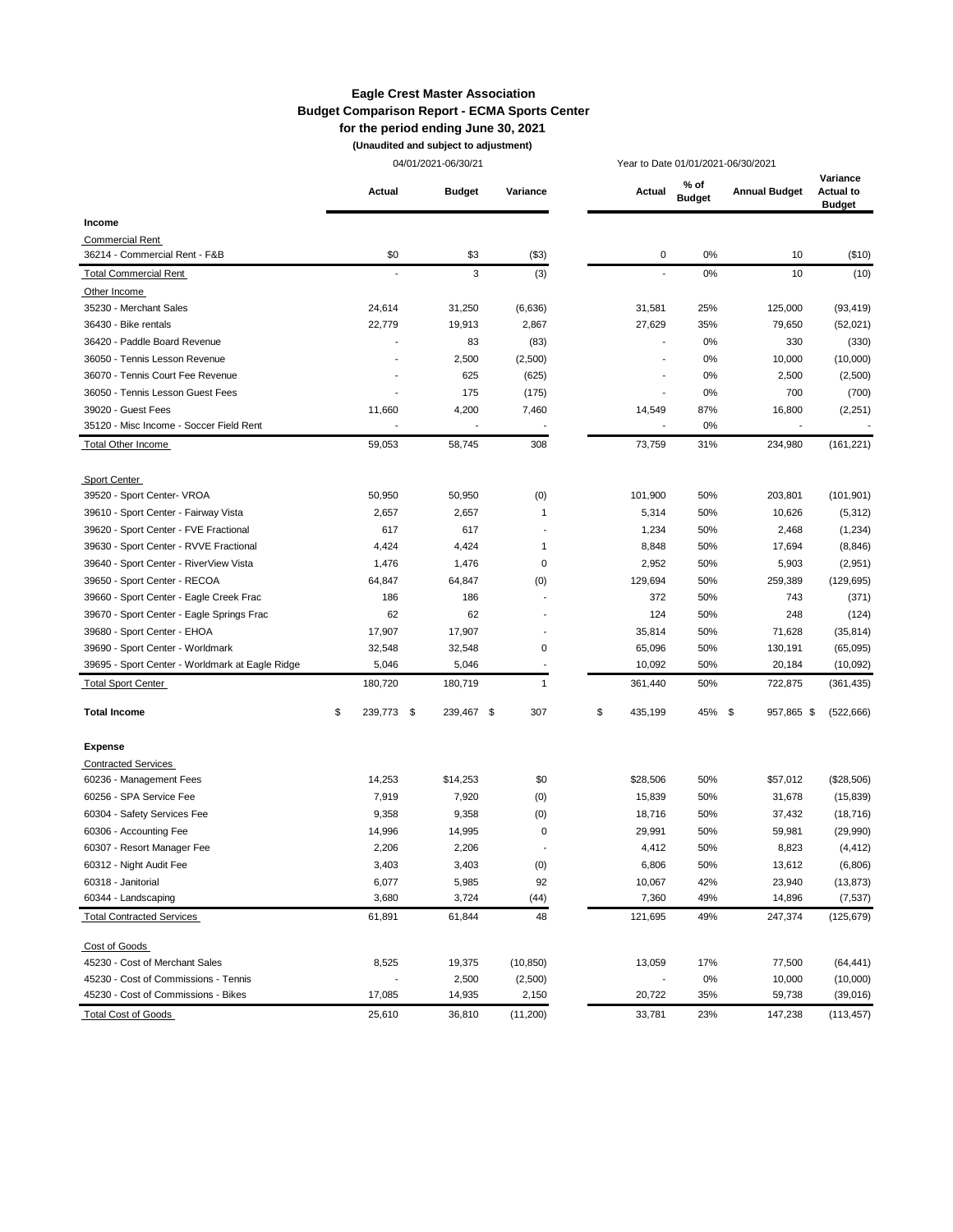#### **Eagle Crest Master Association Budget Comparison Report - ECMA Sports Center for the period ending June 30, 2021**

**(Unaudited and subject to adjustment)**

|                                        |                          | 04/01/2021-06/30/21 |                          |               | Year to Date 01/01/2021-06/30/2021 |                      |                                               |  |
|----------------------------------------|--------------------------|---------------------|--------------------------|---------------|------------------------------------|----------------------|-----------------------------------------------|--|
|                                        | Actual                   | <b>Budget</b>       | Variance                 | Actual        | % of<br><b>Budget</b>              | <b>Annual Budget</b> | Variance<br><b>Actual to</b><br><b>Budget</b> |  |
| Dues Expense                           |                          |                     |                          |               |                                    |                      |                                               |  |
| 60308 - Reserve Contribution           | 38,206                   | 37,500              | 706                      | 75,000        | 50%                                | 150,000              | (75,000)                                      |  |
| <b>Total Dues Expense</b>              | 38,206                   | 37,500              | 706                      | 75,000        | 50%                                | 150,000              | (75,000)                                      |  |
| Grounds Maintenance                    |                          |                     |                          |               |                                    |                      |                                               |  |
| 60361 - Snow Removal                   |                          | 6,250               | (6, 250)                 |               | 0%                                 | 12,500               | (12,500)                                      |  |
| <b>Total Grounds Maintenance</b>       | $\overline{\phantom{a}}$ | 6,250               | (6,250)                  | $\sim$        | 0%                                 | 12,500               | (12,500)                                      |  |
| <b>Operating Supplies</b>              |                          |                     |                          |               |                                    |                      |                                               |  |
| 60103 - Operating Supplies             | 3,359                    | 6,250               | (2,891)                  | 6,253         | 25%                                | 25,000               | (18, 747)                                     |  |
| 60200 - Licenses and Permits           |                          | 500                 | (500)                    |               | 0%                                 | 2,000                | (2,000)                                       |  |
| 60280 - Uniforms                       | 389                      | 375                 | 14                       | 389           | 26%                                | 1,500                | (1, 111)                                      |  |
| 60281 - Laundry and Dry Cleaning       | 10,686                   | 6,418               | 4,267                    | 12,348        | 48%                                | 25,673               | (13, 325)                                     |  |
| <b>Total Operating Supplies</b>        | 14,434                   | 13,543              | 891                      | 18,990        | 35%                                | 54,173               | (35, 183)                                     |  |
| Other Expense                          |                          |                     |                          |               |                                    |                      |                                               |  |
| 60311 - Travel                         | 414                      | 125                 | 289                      | 434           | 87%                                | 500                  | (66)                                          |  |
| <b>Total Other Expense</b>             | 414                      | 125                 | 289                      | 434           | 87%                                | 500                  | (66)                                          |  |
| <b>Professional Fees</b>               |                          |                     |                          |               |                                    |                      |                                               |  |
| 60143 - Credit Card Commissions        | 1,416                    | 900                 | 516                      | 1,871         | 52%                                | 3,598                | (1,727)                                       |  |
| <b>Total Professional Fees</b>         | 1,416                    | 900                 | 516                      | 1,871         | 52%                                | 3,598                | (1,727)                                       |  |
| Repair & Maintenance                   |                          |                     |                          |               |                                    |                      |                                               |  |
| 60336 - Repair & Mtc                   | 4,795                    | 10,515              | (5,720)                  | 9,704         | 23%                                | 42,060               | (32, 356)                                     |  |
| Total Repair & Maintenance             | 4,795                    | 10,515              | (5,720)                  | 9,704         | 23%                                | 42,060               | (32, 356)                                     |  |
| Sport Center                           |                          |                     |                          |               |                                    |                      |                                               |  |
| 60261 - Sport Center Payroll           | 56,888                   | 62,526              | (5,638)                  | 97,278        | 39%                                | 250,104              | (152, 826)                                    |  |
| <b>Total Sport Center</b>              | 56,888                   | 62,526              | (5,638)                  | 97,278        | 39%                                | 250,104              | (152, 826)                                    |  |
| Taxes and Insurance                    |                          |                     |                          |               |                                    |                      |                                               |  |
| 80250 - Real Estate Taxes              | 5,541                    | 5,450               | 92                       | 11,083        | 51%                                | 21,799               | (10, 716)                                     |  |
| 80355 - Insurance Deductible           |                          |                     |                          |               | 0%                                 | 2,500                | (2,500)                                       |  |
| 80350 - Liability & Property Insurance | 8,732                    | 8,841               | (109)                    | 17,464        | 49%                                | 35,365               | (17, 901)                                     |  |
| <b>Total Taxes and Insurance</b>       | 14,273                   | 14,291              | (18)                     | 28,547        | 48%                                | 59,664               | (31, 117)                                     |  |
| Utilities                              |                          |                     |                          |               |                                    |                      |                                               |  |
| 60160 - Cable/Satellite Television     | 466                      | 442                 | 24                       | 946           | 54%                                | 1,767                | (821)                                         |  |
| 60260 - Telecommunications             | 273                      | 305                 | (32)                     | 546           | 45%                                | 1,218                | (672)                                         |  |
| 60360 - Waste Removal                  | 1,305                    | 1,292               | 13                       | 2,592         | 50%                                | 5,168                | (2, 576)                                      |  |
| 60501 - Electricity                    | 3,883                    | 4,813               | (929)                    | 7,391         | 38%                                | 19,250               | (11, 859)                                     |  |
| 60502 - Gas                            | 10,948                   | 9,413               | 1,535                    | 22,049        | 59%                                | 37,653               | (15,604)                                      |  |
| 60505 - Water                          | 2,100                    | 2,100               | $\overline{\phantom{a}}$ | 4,200         | 50%                                | 8,400                | (4,200)                                       |  |
| <b>Total Utilities</b>                 | 18,974                   | 18,364              | 610                      | 37,724        | 51%                                | 73,456               | (35, 732)                                     |  |
| <b>Total Expense</b>                   | \$<br>236,901<br>\$      | 262,667 \$          | (25, 766)                | \$<br>425,025 | 41% \$                             | 1,040,667 \$         | (615, 642)                                    |  |
| Operating Net Income                   | \$<br>2,872 \$           | $(23,200)$ \$       | 26,072                   | \$<br>10,174  | $-12\%$ \$                         | (82, 802)            | \$<br>92,976                                  |  |
|                                        |                          |                     |                          |               |                                    |                      |                                               |  |
| Beginning Fund Balance -01/01/2021     |                          |                     |                          | \$<br>176,808 |                                    | \$<br>193,414        |                                               |  |
| Ending Fund Balance -06/30/2021        |                          |                     |                          | \$<br>186,983 |                                    | \$<br>110,612        |                                               |  |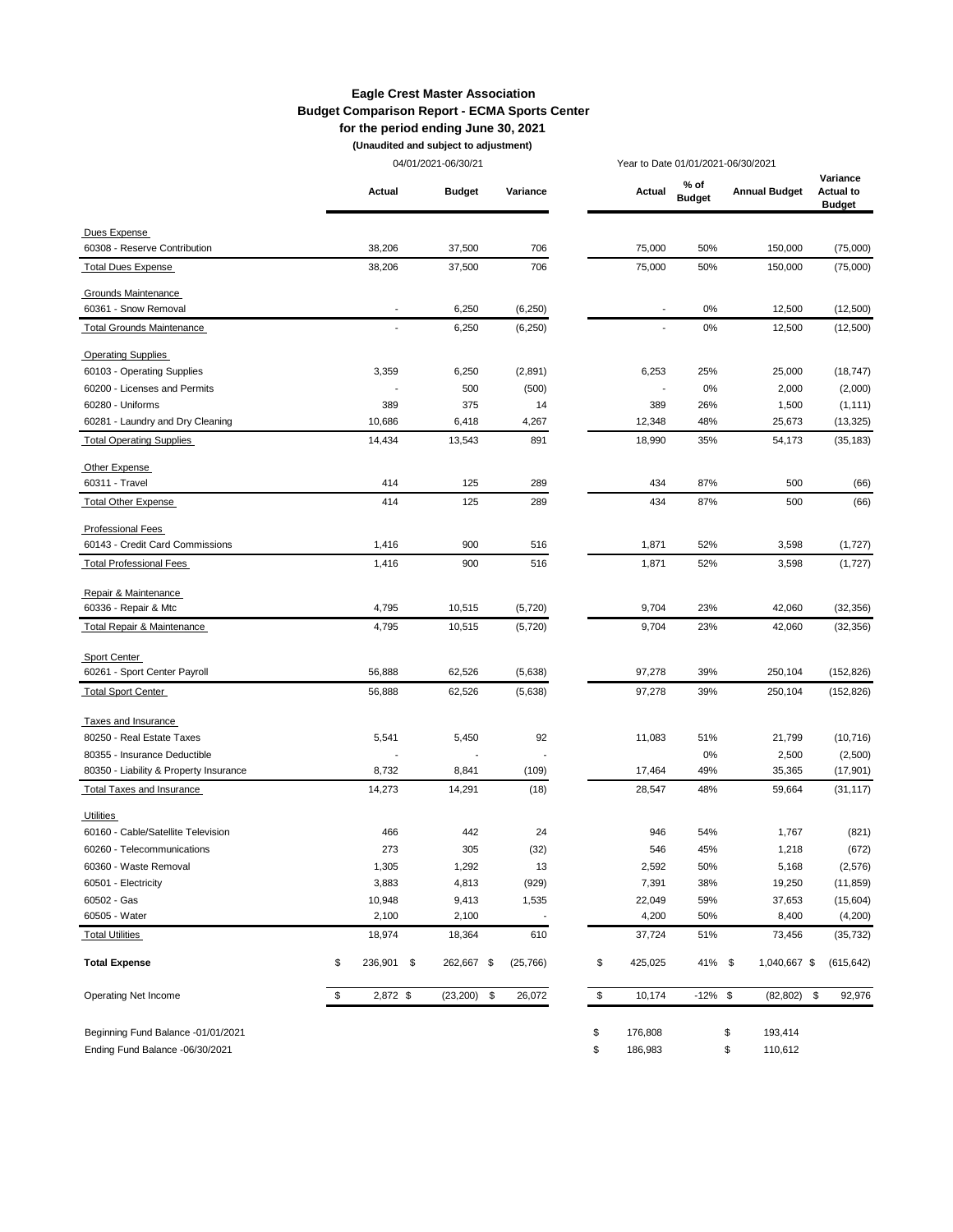#### **Eagle Crest Master Association Budget Comparison Report - ECMA Water for the period ending June 30, 2021 (Unaudited and subject to adjustment)**

04/01/2021-06/30/21 Year to Date 01/01/2021-06/30/2021

|                                                                                   | Actual          |                | <b>Budget</b>            | Variance |                      | Actual                   | % of<br><b>Budget</b> | <b>Annual Budget</b> | Variance<br><b>Actual to</b><br><b>Budget</b> |
|-----------------------------------------------------------------------------------|-----------------|----------------|--------------------------|----------|----------------------|--------------------------|-----------------------|----------------------|-----------------------------------------------|
| Water:                                                                            |                 |                |                          |          |                      |                          |                       |                      |                                               |
| Income                                                                            |                 |                |                          |          |                      |                          |                       |                      |                                               |
| Water & Sewer                                                                     |                 |                |                          |          |                      |                          |                       |                      |                                               |
| 39700 - Water & Sewer - VROA                                                      | 26,040 \$<br>\$ |                | 26,040 \$                |          |                      | \$<br>52,080             | 50% \$                | 104,160 \$           | (52,080)                                      |
| 39720 - Water & Sewer - ECMA Spts Ctr                                             | 2,100           |                | 2,100                    |          |                      | 4,200                    | 50%                   | 8,400                | (4,200)                                       |
| 39730 - Water & Sewer - Fairway Vista                                             | 6,720           |                | 6,720                    |          |                      | 13,440                   | 50%                   | 26,880               | (13, 440)                                     |
| 39740 - Water & Sewer - RiverView Vista                                           | 9,870           |                | 9,870                    |          |                      | 19,740                   | 50%                   | 39,480               | (19, 740)                                     |
| 39750 - Water & Sewer - EHOA                                                      | 36,960          |                | 36,960                   |          |                      | 73,920                   | 50%                   | 147,840              | (73, 920)                                     |
| 39760 - Water & Sewer - EHOA (undeveloped)                                        | 406             |                | 406                      |          | $\mathbf 1$          | 812                      | 50%                   | 1,622                | (810)                                         |
| 39770 - Water & Sewer - River Run Properties                                      | 630             |                | 630                      |          |                      | 1,260                    | 50%                   | 2,520                | (1,260)                                       |
| 39780 - Water & Sewer - Worldmark                                                 | 17,220          |                | 17,220                   |          |                      | 34,440                   | 50%                   | 68,880               | (34, 440)                                     |
| 39790 - Water & Sewer - Pro Shop                                                  | 1,260           |                | 1,260                    |          |                      | 2,520                    | 50%                   | 5,040                | (2,520)                                       |
| 39840 - Water & Sewer - Hotel                                                     | 15,120          |                | 15,120                   |          |                      | 30,240                   | 50%                   | 60,480               | (30, 240)                                     |
| 39850 - Water & Sewer - Conference Ctr                                            | 1,050           |                | 1,050                    |          |                      | 2,100                    | 50%                   | 4,200                | (2,100)                                       |
| 39860 - Water & Sewer - Maint/Golf                                                | 210             |                | 210                      |          |                      | 420                      | 50%                   | 840                  | (420)                                         |
| <b>Total Water &amp; Sewer</b>                                                    | 117,586         |                | 117,586                  |          | $\mathbf{1}$         | 235,172                  | 50%                   | 470,342              | (235, 170)                                    |
|                                                                                   |                 |                |                          |          |                      |                          |                       |                      |                                               |
| Other Income - Chase Cost Sharing Agreement<br>Misc Income - Water Sharing Rights | 613             |                |                          | 613      |                      | 613                      | 100%                  | 613                  | 0                                             |
| <b>Total Income</b>                                                               | 118,199<br>\$   | \$             | 117,586 \$               | 614      |                      | \$<br>235,785            | 50% \$                | 470,955 \$           | (235, 170)                                    |
|                                                                                   |                 |                |                          |          |                      |                          |                       |                      |                                               |
| <b>Expense</b>                                                                    |                 |                |                          |          |                      |                          |                       |                      |                                               |
| <b>Contracted Services</b>                                                        |                 |                |                          |          |                      |                          |                       |                      |                                               |
| 60236 - Management Fees                                                           | \$4,987         |                | \$4,987                  | (50)     |                      | \$10,065                 | 50%                   | \$19,947             | (\$9,882)                                     |
| 60304 - Safety Services Fee                                                       | 5,840           |                | 5,840                    | (0)      |                      | 11,680                   | 50%                   | 23,361               | (11,681)                                      |
| 60306 - Accounting Fee                                                            | 3,730           |                | 3,730                    |          | 0                    | 7,459                    | 50%                   | 14,918               | (7, 459)                                      |
| 60366 - Utility System Mgmt Fee                                                   | 17,799          |                | 20,277                   | (2, 478) |                      | 35,784                   | 44%                   | 81,107               | (45, 323)                                     |
| <b>Total Contracted Services</b>                                                  | 32,355          |                | 34,833                   | (2, 478) |                      | 64,989                   | 47%                   | 139,333              | (74, 344)                                     |
|                                                                                   |                 |                |                          |          |                      |                          |                       |                      |                                               |
| Dues Expense                                                                      |                 |                |                          |          |                      |                          |                       |                      |                                               |
| 60308 - Reserve Contribution                                                      | 36,529          |                | 36,528                   |          | $\mathbf 1$          | 73,058                   | 50%                   | 146,113              | (73,055)                                      |
| <b>Total Dues Expense</b>                                                         | 36,529          |                | 36,528                   |          | $\mathbf{1}$         | 73,058                   | 50%                   | 146,113              | (73, 055)                                     |
| <b>Operating Supplies</b>                                                         |                 |                |                          |          |                      |                          |                       |                      |                                               |
| 60200 - Licenses and Permits                                                      | 175             |                | 375                      | (200)    |                      | 1,108                    | 74%                   | 1,500                | (392)                                         |
| 60300 - Dues and Subscriptions                                                    |                 |                | 38                       | (38)     |                      |                          | 0%                    | 150                  | (150)                                         |
| <b>Total Operating Supplies</b>                                                   | 175             |                | 413                      | (238)    |                      | 1,108                    | 67%                   | 1,650                | (542)                                         |
|                                                                                   |                 |                |                          |          |                      |                          |                       |                      |                                               |
| <b>Professional Fees</b>                                                          |                 |                |                          |          |                      |                          |                       |                      |                                               |
| 60252 - Legal / Prof. Services                                                    |                 |                | 375                      | (375)    |                      |                          | $0\%$                 | 1,500                | (1,500)                                       |
| 60235 - Water Rights Transfer Cost                                                |                 |                |                          |          |                      |                          |                       |                      |                                               |
| 60302 - Consultant Fees                                                           | 1,094           |                | 1,250                    | (156)    |                      | 1,094                    | 22%                   | 5,000                | (3,906)                                       |
| <b>Total Professional Fees</b>                                                    | 1,094           |                | 1,625                    | (531)    |                      | 1,094                    | 17%                   | 6,500                | (5, 406)                                      |
| Repair & Maintenance                                                              |                 |                |                          |          |                      |                          |                       |                      |                                               |
| 60336 - Repair & Mtc                                                              | 279             |                | 2,500                    | (2,221)  |                      | 279                      | 3%                    | 10,000               | (9, 721)                                      |
| 603xx - Capital Impv - UPS Backup                                                 |                 |                | $\overline{\phantom{a}}$ |          |                      | $\overline{\phantom{a}}$ | $0\%$                 |                      |                                               |
| 60369 - Product Quality Testing                                                   | 711             |                | 1,575                    | (864)    |                      | 1,176                    | 19%                   | 6,300                | (5, 124)                                      |
| Total Repair & Maintenance                                                        | 990             |                |                          |          |                      | 1,455                    | 9%                    |                      |                                               |
|                                                                                   |                 |                | 4,075                    | (3,085)  |                      |                          |                       | 16,300               | (14, 845)                                     |
| Taxes and Insurance                                                               |                 |                |                          |          |                      |                          |                       |                      |                                               |
| 80250 - Real Estate Taxes                                                         | 2,343           |                | 2,383                    | (40)     |                      | 4,686                    | 49%                   | 9,531                | (4, 845)                                      |
| 80355 - Insurance Deductible                                                      |                 | $\overline{a}$ | $\overline{\phantom{a}}$ |          | $\ddot{\phantom{a}}$ | $\overline{\phantom{a}}$ | 0%                    |                      |                                               |
| 80350 - Liability & Property Insurance                                            | 907             |                | 919                      | (11)     |                      | 1,814                    | 49%                   | 3,674                | (1,860)                                       |
| <b>Total Taxes and Insurance</b>                                                  | 3,250           |                | 3,301                    | (51)     |                      | 6,500                    | 49%                   | 13,205               | (6, 705)                                      |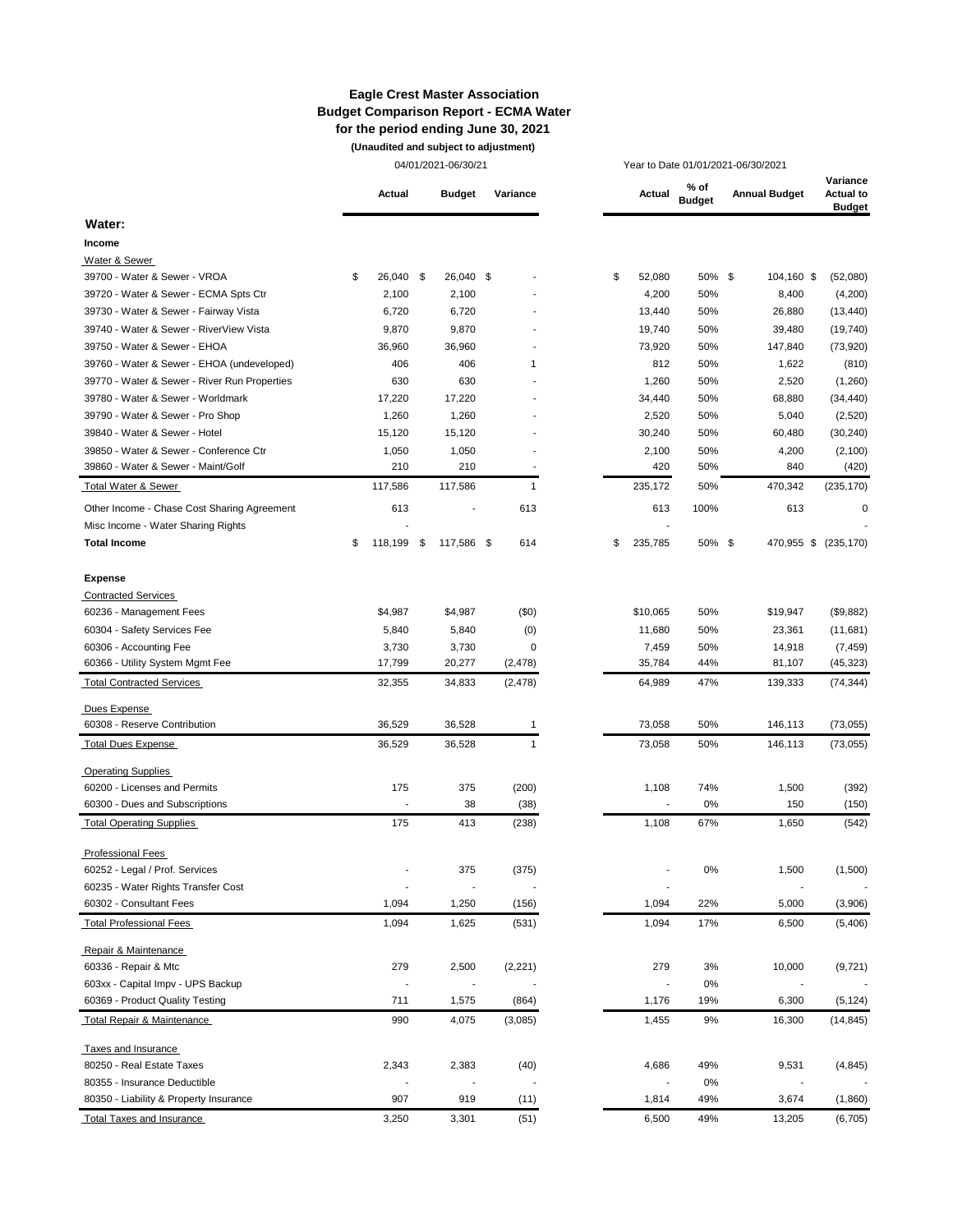#### **Eagle Crest Master Association Budget Comparison Report - ECMA Water for the period ending June 30, 2021 (Unaudited and subject to adjustment)**

04/01/2021-06/30/21 Year to Date 01/01/2021-06/30/2021

|                                       | Actual         | <b>Budget</b> | Variance |    | Actual    | % of<br><b>Budget</b> | <b>Annual Budget</b> | Variance<br><b>Actual to</b><br><b>Budget</b> |
|---------------------------------------|----------------|---------------|----------|----|-----------|-----------------------|----------------------|-----------------------------------------------|
| <b>Utilities</b>                      |                |               |          |    |           |                       |                      |                                               |
| 60501 - Electricity                   | 10,264         | 8,955         | 1,309    |    | 15,617    | 44%                   | 35,819               | (20, 202)                                     |
| 60505 - Water                         | 574            | 750           | (176)    |    | 1,455     | 48%                   | 3,000                | (1, 545)                                      |
| <b>Total Utilities</b>                | 10,838         | 9,705         | 1,133    |    | 17,072    | 44%                   | 38,819               | (21, 747)                                     |
| <b>Total Water Expense</b>            | 85,231         | 90,480        | (5, 249) |    | 165,276   | 46%                   | 361,920              | (196, 644)                                    |
| Operating Net Income - Water          | 32,968         | 27,106        | 5,862    |    | 70,510    | 65%                   | 109,035              | (38, 525)                                     |
| Sewer:                                |                |               |          |    |           |                       |                      |                                               |
| <b>Contracted Services</b>            |                |               |          |    |           |                       |                      |                                               |
| 60236 - Management Fees               | 1,304          | 1,304         |          |    | 2,609     | 50%                   | 5,217                | (2,609)                                       |
| 60366 - Utility System Mgmt Fee       | 13,475         | 16,601        | (3, 126) |    | 28,191    | 42%                   | 66,405               | (38, 214)                                     |
| <b>Total Contracted Services</b>      | 14,779         | 17,906        | (3, 126) |    | 30,799    | 43%                   | 71,622               | (40, 823)                                     |
| <b>Operating Supplies</b>             |                |               |          |    |           |                       |                      |                                               |
| 60103 - Operating Supplies            |                | 19            | (19)     |    |           |                       | 75                   | (75)                                          |
| 60200 - Licenses and Permits          |                | 238           | (238)    |    |           |                       | 950                  | (950)                                         |
| <b>Total Operating Supplies</b>       |                | 256           | (256)    |    |           |                       | 1,025                | (1,025)                                       |
| <b>Professional Fees</b>              |                |               |          |    |           |                       |                      |                                               |
| 60252 - Legal & Professional Fees     |                |               |          |    |           |                       |                      |                                               |
| 60302 - Consultant Fees               | 179            | 225           | (46)     |    | 179       | 20%                   | 900                  | (721)                                         |
| <b>Total Professional Fees</b>        | 179            | 225           | (46)     |    | 179       | 20%                   | 900                  | (721)                                         |
| Repair & Maintenance                  |                |               |          |    |           |                       |                      |                                               |
| 60332 - Capital Improvements - SCADA  |                |               |          |    |           | 0%                    |                      |                                               |
| 60336 - Repair & Mtc                  | 4,482          | 1,656         | 2,825    |    | 4,982     | 75%                   | 6,625                | (1,644)                                       |
| 60346 - ECX Operations                | 2,242          | 2,248         | (6)      |    | 4,484     | 50%                   | 8,993                | (4, 509)                                      |
| 60369 - Product Quality Testing       | 504            | 750           | (246)    |    | 1,082     | 36%                   | 3,000                | (1, 918)                                      |
| <b>Total Repair &amp; Maintenance</b> | 7,227          | 4,655         | 2,573    |    | 10,547    | 57%                   | 18,618               | (8,071)                                       |
| <b>Total Sewer Expense</b>            | 22,186         | 23,041        | (856)    |    | 41,526    | 45%                   | 92,165               | (50, 639)                                     |
| Operating Net Income - Sewer          | (22, 186)      | (23, 041)     | 856      |    | (41, 526) | 45%                   | (92, 165)            | 50,639                                        |
| Net Operating Income - Water/Sewer    | 10,782 \$<br>S | 4,064         |          | \$ | 28,984    | 172% \$               | 16,870               | - \$<br>12,114                                |
| Beginning Fund Balance -01/01/2021    |                |               |          | S  | 165,716   |                       | \$<br>143,187        |                                               |
| Ending Fund Balance -06/30/2021       |                |               |          | \$ | 194,700   |                       | \$<br>160,057        |                                               |